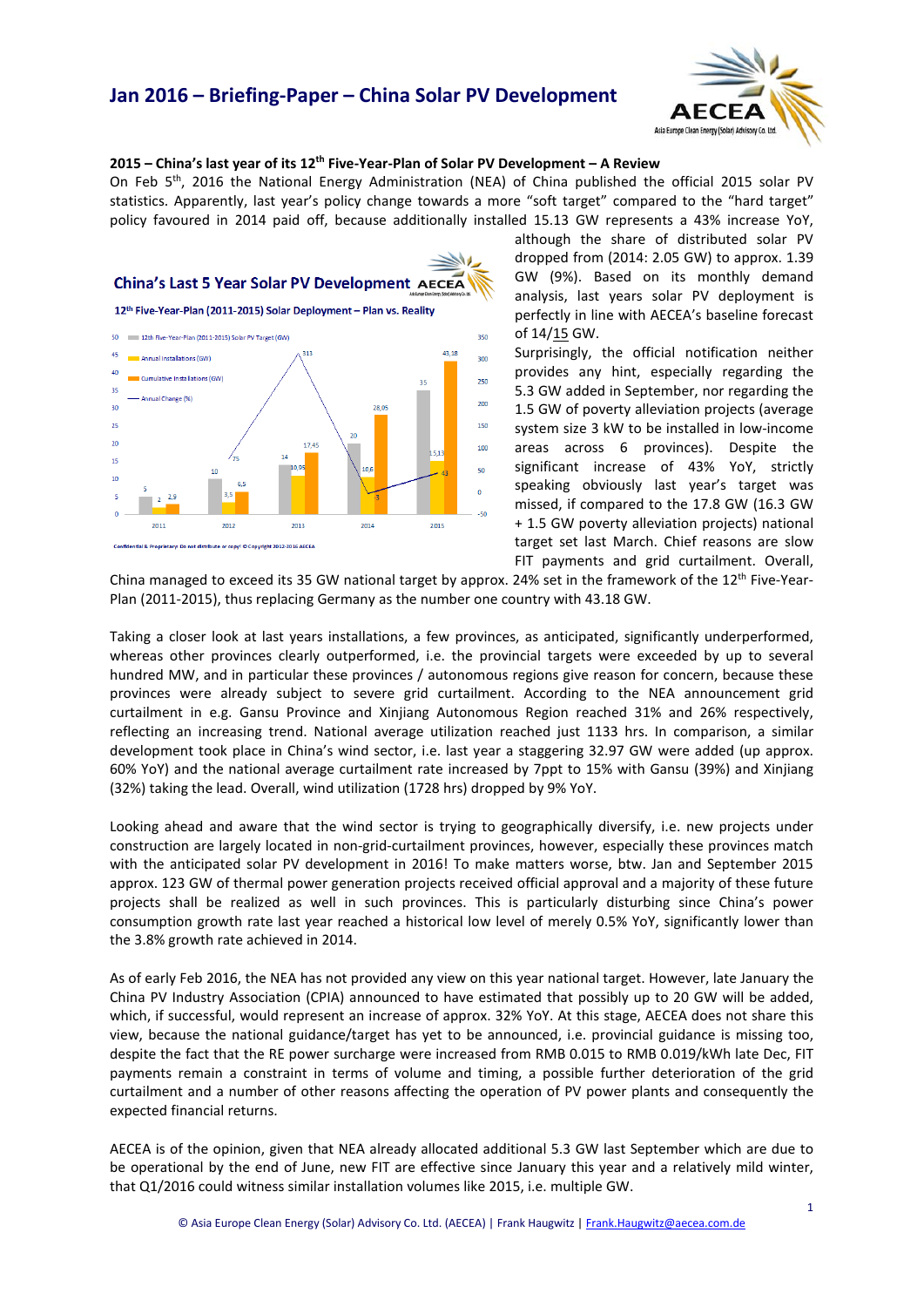

## **China's 13th Five-Year-Plan (2016-2020) for Solar Development – First Details**

According to the Chinese zodiac, 2016 will be the year of the Red Fire Monkey! The Monkey is considered smart, vigilant, naughty, wily, and always carries a bag full of tricks, i.e. always good for some monkey business! Fire represents life and energy, hence so does it represent solar PV as well!

Red and Fire shall make the monkey adventurous and ambitious  $-$  well  $-$  China certainly does not lack ambitions, because according to NEA by the end of the 13<sup>th</sup> Five-Year-Plan (2016-2020) China is expected to be home to 150 GW of installed solar PV capacity, i.e. China is expected to witness more than a tripling of it's existing 43.18 GW in the next 5 years, i.e. a minimum of 20 GW would have be installed each year, in order to realize this target!



The 13<sup>th</sup> Five-Year-Plan for Solar Development is under preparation since the fall 2014 and is expected to be officially released during the next annual National People's Congress scheduled to take place in Beijing early March. However, first "unofficial targets and details" are emerging and not surprisingly they emphasize more distributed PV, more competition and more internationalization!

## China's 13th Five-Year Solar Development Plan AECEA

## First Details Feature: More Distributed PV, Competition, Internationalization

- Targets to be realized by 2020 (unofficial as of Feb 7, 2016)
	- ♦ 150 GW total installed solar PV capacity; below a potential breakdown
	- ❖ 80 GW (utility-scale) mainly across West/Central China
	- ◆ 70 GW (distributed generation) mainly across Central/East China
	- Hundreds of cities will have mandatory DG targets stimulating demand for rooftop systems
	- ♦ 15 GW of grid-connected poverty alleviation projects across the country
	- ♦ 5 GW of Concentrating Solar Power (CSP) mainly in West/Central China
	- ₺ Establishment of several 100% RE Zones driving demand for DG solar
	- Solar PV FIT level shall be similar to present wind FIT levels
	- Host of Top-Runner Programme featuring "competitive/market-based bidding" elements
	- Establishment of Production Bases Abroad
	- ◆ One Belt One Road (OBOR) Strategy Global Project Development Ambitions
- tial & Proprietary: Do not distribute or copy! © Copyright 2012-2016 AECEA

The former against the background that the currently existing grid capacity is not capable of handling all power generated and until further grid capacities will become online a considerable time is expected to pass by. Against this background, literally hundreds of cities are expected to determine mandatory targets stipulating how much MW of rooftop capacity has to be installed by 2020. Due to the fact that various provincial / city-level governments occasionally favour deployment of locally manufactured components in exchange for local support policies, implementation might be slower than expected. In this context, AECEA does not expect a significant increase of residential solar PV systems in the near future. One example is

Shanghai which was home to just 6 MW of residential PV systems by the end of 2015. Competition like in the form of the "Top-Runner" Programme in Datong / Shanxi Province last year is expected to play a more prominent role in future. First potential provinces were the Top-Runner Programme could be replicated are already under discussion. Competitive biddings will be used as a market based tool, in order to determine the level of FIT to be paid. An additional financing tool will be the trading of carbon emissions, a national scheme is scheduled for 2017.

It is AECEA's opinion that the coming 5 years will be characterized by a continued internationalization of the Chinese PV industry, both up and downstream. Anticipating continued strong global demand, having learned the lessons from global trade disputes, support policies granted by some of the highest govt levels at home which encourages a "go out / global strategy" will lead to an enlarged global footprint of China's domestic PV industry.

One prominent example is the so-called "One Belt, One Road" (OBOR) promoted by China's President Xi Jinping since late 2013. It is the aim of this OBOR strategy to promote green and low-carbon infrastructure construction, cross-border power supply networks and power transmission lines, regional power grid upgrading and identified mutual power investment areas covering hydropower, nuclear, wind, solar and other renewable energy sources. The just established "Asian Infrastructure Investment Bank" (AIIB) with a "seed funding" of USD 50 bln is expected to play a leading role in this context. Capitalising on this funding is on the minds of numerous Chinese PV companies representing both up and downstream.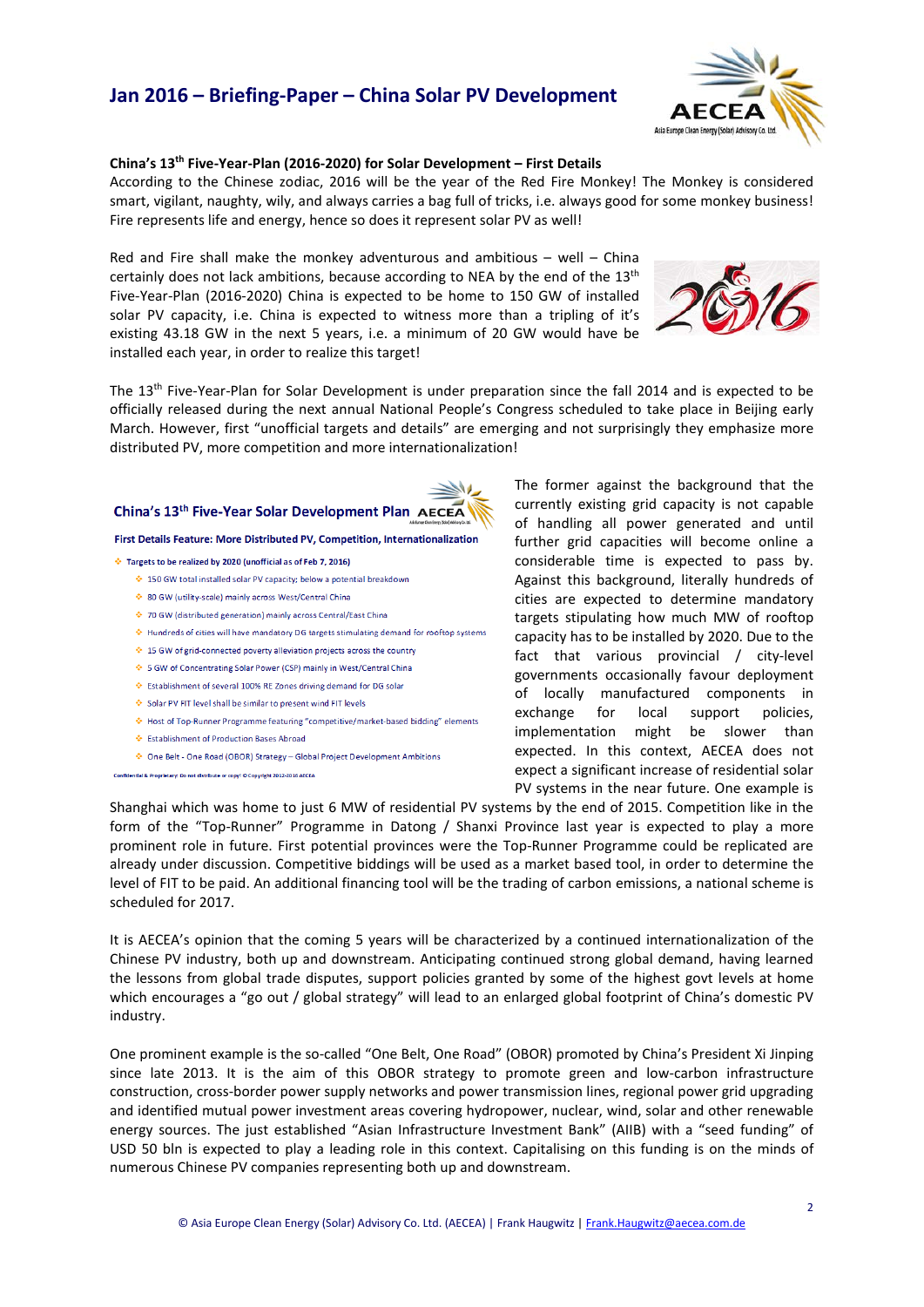

## **China achieved 100% national electrification by the end of 2015**

By the end of 2012, China was home to approx. 2.73 Mio people having no access to power. During 2013 and 2015, China invested approx. EUR 574 Mio, in order to provide access to approx. 1.180,500 people living in offgrid areas through 670 off-grid stand alone PV stations (most likely mini-grid systems) and distribution of 350,000 Solar-Home-Systems. No less than nine national power utilities were involved in the construction of such stand-alone PV power stations and/or SHS and it is therefore assumed that they will be responsible for providing long-term operation and maintenance. On December 25, 2015, the National Energy Administration of China announced that in the second half of 2015 the remaining 39,800 people living in off-grid areas in Qinghai Province were enabled to have access to power. This achievement basically translate into that China has achieved 100% national electrification, i.e. every Chinese has access to power/electricity, one target stipulated in China's 12th Five-Year-Plan for Social and Economical Development (2011-2015).

#### **AECEA's Asia Country Watch-List "Pakistan"**

At present, Pakistan's total installed power generation capacity amounts to approx. 23.6 GW and out of a total population of around 200 Mio an estimated 58 Mio people have no access to power at all. The fact that a shortage of 6.5 GW power generation capacity results in an annual loss of 2% GDP urged the Government of

Pakistan fostering the utilization of renewable energies notably solar PV. Home to a National Policy for Development of Renewable Energy Generation since 2006, the solar market did not start until 2010. Did in 2010 just 5 MW found their way into the country, last year in 2015 approx. 800 MW of PV modules were imported, almost exclusively from neighbouring China for which the private sector invested approx. USD 432 Mio. Private sector means such imported modules/inverters are used for small scale commercial & industrial plants with capacities of a few kW to a few 100 kW, as well smaller residential systems.

Asia Country Watch-List - Pakistan G **AECEA** National Power Deficit Main Driver for Solar Deployment Land mass  $\approx$  881.913 km<sup>2</sup>:  $\approx$  144 Mio no reliable access to electricity:  $\approx$  56 Mio (2013) no → Population ≈ 199 Mio (2015e); 6<sup>th</sup> most populous nation; by 2030 increase to ≈ 244 Mio 2016-2020 GDP growth rate est. ~ 5%/a; today 2% GDP/a lost due to power cuts  $\div$  2015 total power gen.-cap.  $\approx$  23,6 GW = 60% thermal, 5% nuclear, 5% hydro, 30%  $\div$  Max power prod  $\approx$  15,6 GW, current power shortfall  $\approx$  6.5 GW, 2% GDP lost di RE (excl. hydro) contribute less than 1% currently Since 2006 National Policy for Development Renewable Energy Feed-in-Tariffs (FIT) for 1-20 MW/20-50 MW/50 100 MW are in the  $ebw.$  USC فسفة 1.3 AAMh Ourrent FIT are granted for 25 years, according to the Alternative Ener .<br>I 35 projects with a total capacity of 1.1 GW under development Sept 2015 net-metering scheme for projects ynder 1 MW caree into Solar Irradiation Range ~ 2070 kWh/sqm/a; 01/2016 installed so ↔ Pakistan's private sector imported approx. 800 MW in 2015 (2013: 35 Confidential & Proprietary: Do not distribute or copy! © Copyright 2012-2016 ACCD

To date, the only existing and operating

utility-scale system is the 100 MW plant (out of 1 GW) located in the Quaid e Azam Solar Park (Punjab Province) built in the context of the China-Pakistan Economic Corridor in May 2015. The remaining 900 MW are currently in various stages of development. According to the Alternative Energy Development Board of Pakistan in total 35 projects with a combined capacity of 1.1 GW have received approval and are currently being pursued. Current incentives in the form of Feed-in-Tariffs (FIT) in the range from USD Cents 10.8-11.3/kWh offered for 25 years, combined with the exemption of import duties for 10 years are among other considered the main driver for larger utility systems. The introduction of a net-metering scheme effective since Sept 2015 for systems between 1 kW and up to 1 MW is expected to drive demand for rooftop systems. Demand for captive power systems with system sizes up to 5 MW for the industrial sector is showing strong momentum as well. In light of these developments, current estimates suggest a doubling of demand in 2016 vs. 2015. Overall, the Pakistani PV market is no longer in its infancy.

Against this background and given Pakistan's anticipated mid single-digit GDP growth rates in the next 5 years, requiring substantial investments in the power sector leads to the anticipation that solar PV is expected to play a greater role in future, hence AECEA is of the opinion that "Pakistan" qualifies to be on it's "Asia Country Watch-List".